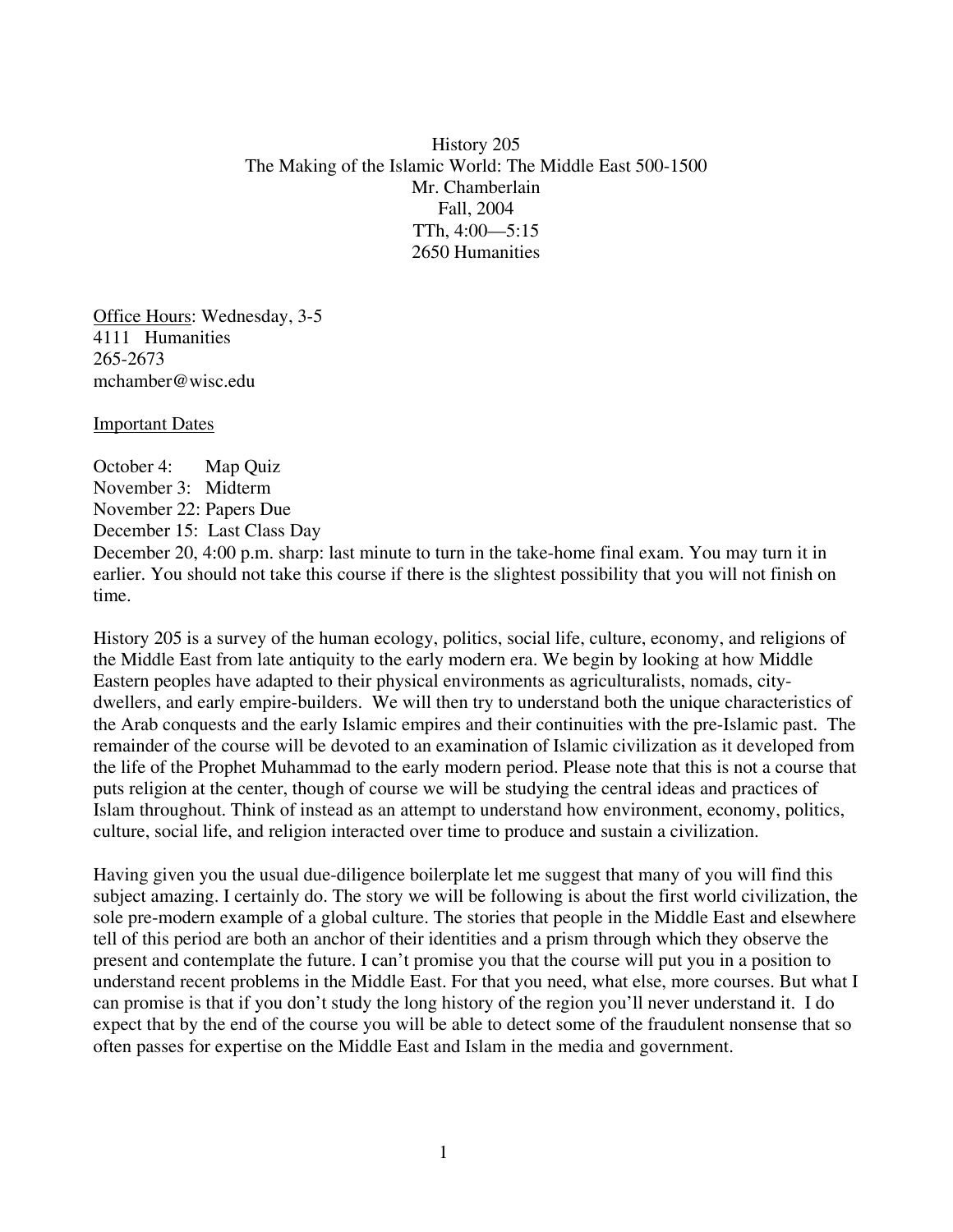Grading is based on a map quiz (10%), section participation, including the occasional quiz (15%), mid-term (25%), paper (25%) and final (25%). If you want an A be prepared to put a consistently high level of effort into the course. Note that the final is a take-home.

## Warnings, threats, and menaces:

This course is listed as a 3-4 credit course. All undergraduates must register for four credits. All students must write a paper and attend all lectures and discussions. The lectures and the readings each cover material not covered in the other. You are responsible for both, and you will find that discussion sections are the place to pull the material together.

Attendance at all lectures and discussion sections is mandatory. If you are prevented from attending either a lecture or a discussion, send your TA and me an email. I dislike yoking you to a strict attendance policy, but it will save you misery and confusion, and me the heartbreak of flunking you should you end up deserving it.

The field of medieval Islamic history is not so well established as to permit the last -minute scanning of a bluffer's guide before an exam. Not only does such a book not exist, the field has yet to benefit from a comprehensive textbook. The only way to acquire a decent knowledge of the field is pull together disparate materials from textbooks, translated primary sources, and stuff that your instructor has stumbled upon and that he might remember in lecture. The only way to organize and synthesize this material is to come to lecture and to prepare for sections. The usual scams, dodges, last-second stratagems, and trusty expedients do not seem to work. The worst strategy of all is to count on your sheer stunning brilliance. Someone tries this every year, the results terrible to contemplate, appalling to observe. Spare yourselves this most humiliating of fates.

You will have noticed that the course schedule is unbalanced, the midterm, paper, and final all falling in November and December. There is a reason for this: the subject is unfamiliar to most of you, and I want to give you the chance to synthesize before you begin to put your thoughts on paper. This places a special responsibility on you. Do not flag, procrastinate, postpone, or go easy on yourself the first six weeks of the course.

Finally, take care with resources on the web. The course home page will have a list of relatively reliable links, but you must check them out and cite them diligently. Not-too-bad sources for other fields, Wikipedia for example, are often flat wrong when it comes to Islamic history. You would do the world a service were you to correct it as you go along.

Oh, and by the way, I've heard though can hardly believe that some faculty have advanced their political views in their classes. Standing offer: I'll give an A to anyone who succeeds in figuring out my views on any current hot issue. If you are wrong, sorry, this is a pay-for-play proposal, I'll have to shave a half-point off your final grade. Don't want to turn this into twenty questions.

Textbooks and Map (available at the University Bookstore).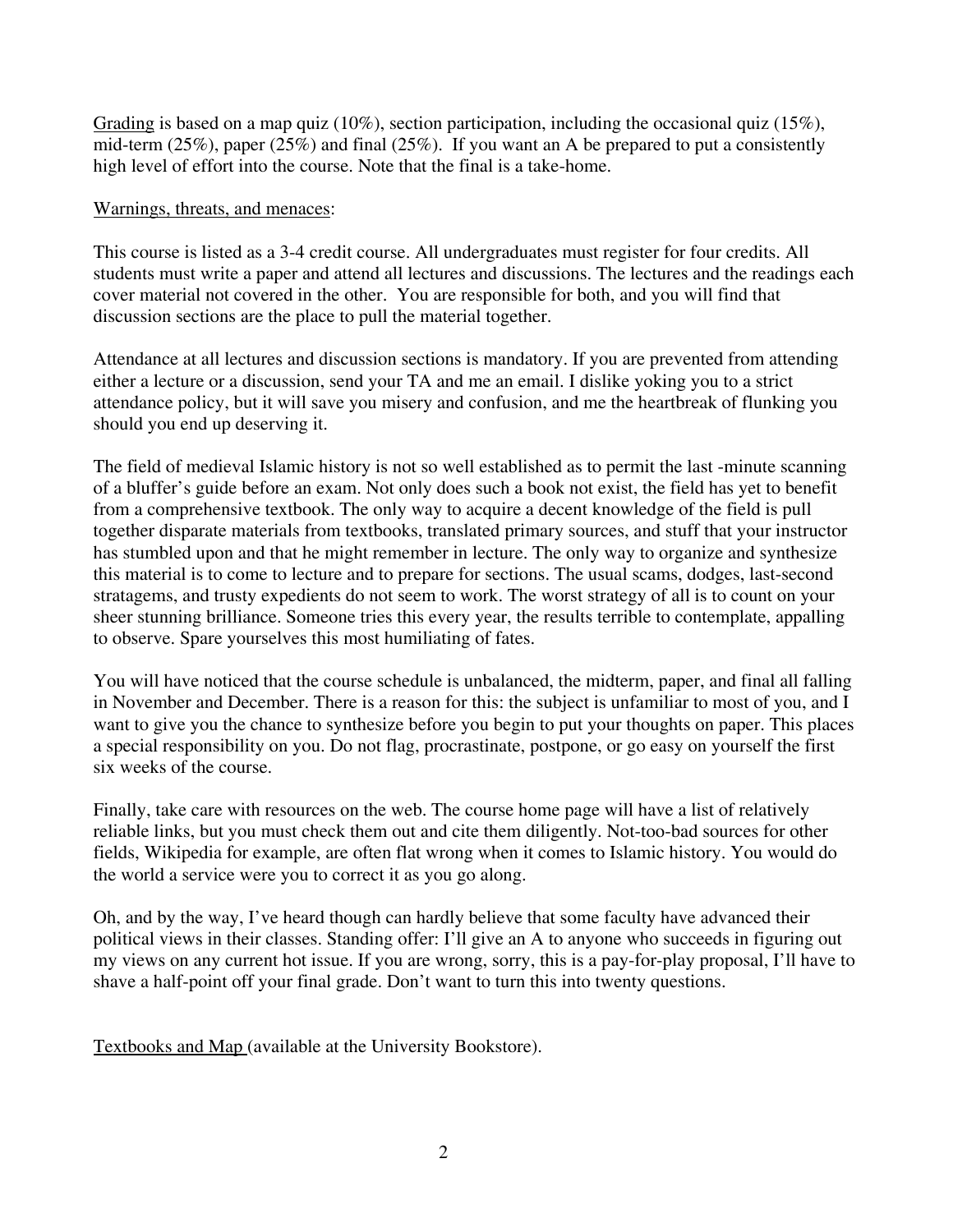The Bartholemew or Rand McNally maps of the Middle East are either with the required texts or in the Supplies Section of the Bookstore on the first floor. Or somewhere else. The book-store people are ruled by caprice.

## **Textbooks**

Michael Cook, Muhammad.

Robert Irwin, Night and Horses and the Desert: an Anthology of Classical Arabic Literature

Bernard Lewis, The Middle East: a Brief History of the Last 2,000 Years.

W.H. McNeill and M. R. Waldman, The Islamic World

Dale F. Eickelman, The Middle East and Central Asia: an Anthropological Approach, 4th ed.

We will also read translated primary sources posted on the course home-page.

## Lectures and Readings

| Week 1:                                                         | Sep. 6, 8                                                                                                    | Refer to my first email to you, show up for lecture                                  |
|-----------------------------------------------------------------|--------------------------------------------------------------------------------------------------------------|--------------------------------------------------------------------------------------|
|                                                                 |                                                                                                              | Reading: map of the Middle East; handout of place-names for the map<br>quiz.         |
| Week 2:                                                         | Sep. 13, 15                                                                                                  | Human geography: peasants, city-people, nomads; early<br>states and empires; trade.  |
|                                                                 | Reading: Lewis, 3-47, 157-178; Eickelman, 8-19, 84-96; Irwin, 1-29                                           |                                                                                      |
| Week 3:                                                         | Sep. 20, 22                                                                                                  | Arabia and the Arabs in Late Antiquity; life of<br>the Prophet Muhammad; The Qur'ân. |
|                                                                 | Reading: Lewis, 51-54; Cook, Muhammad (all); McNeill and Waldman, 13-47, Eickelman,<br>115-126; Irwin 30-41. |                                                                                      |
| Week 4:                                                         | Sep. 27, 29                                                                                                  | The Arab conquests and the formation of an Islamic empire.                           |
| Reading: Lewis, 54-85; McNeill and Waldman, 9-67; Irwin, 42-67. |                                                                                                              |                                                                                      |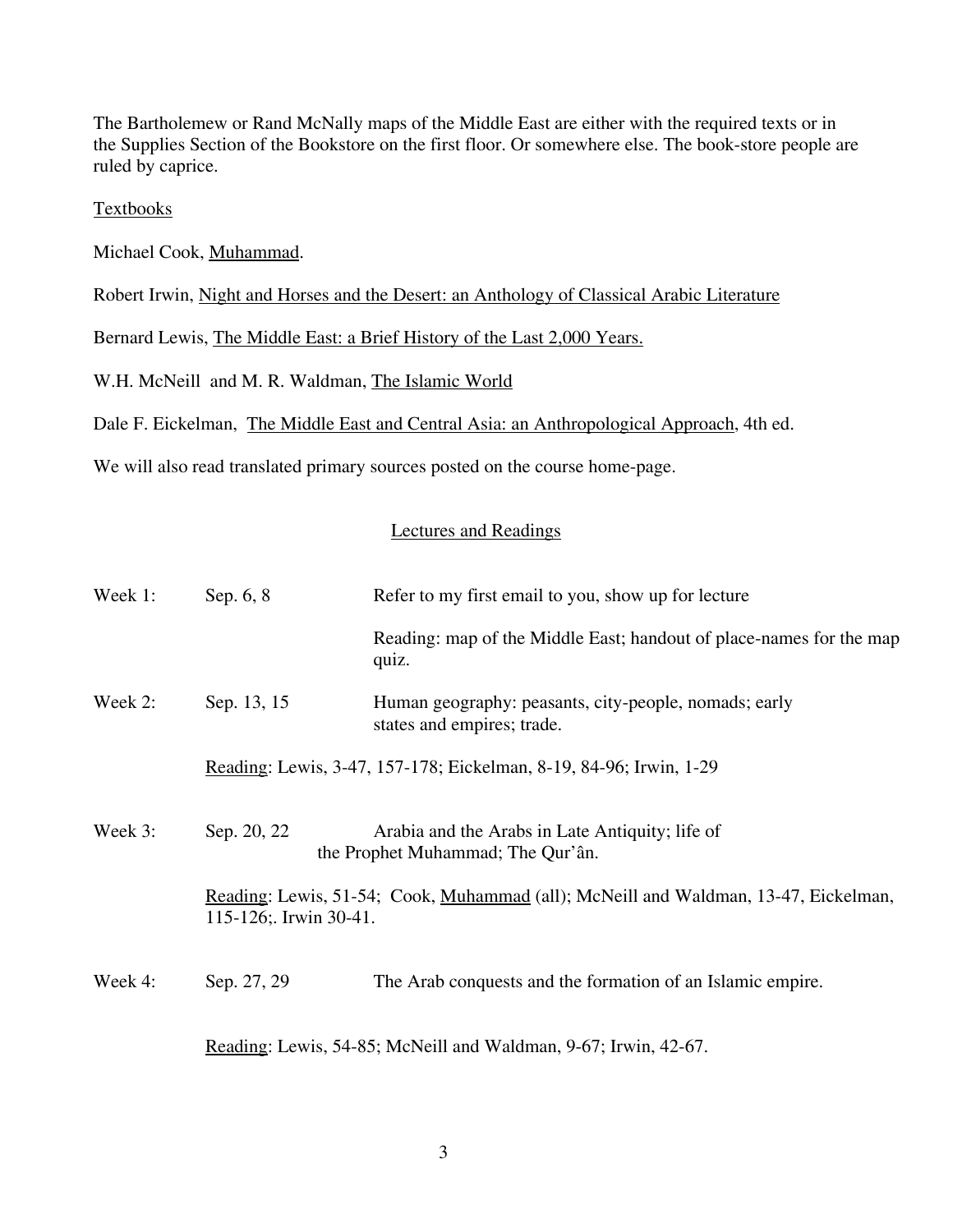| Week 5:  | Oct. 4, 6<br>(Map Quiz)                                                                                                         | The cult, ritual, and basic doctrines of Islam.                                                                                       |  |
|----------|---------------------------------------------------------------------------------------------------------------------------------|---------------------------------------------------------------------------------------------------------------------------------------|--|
|          | Reading; Lewis, 218-238; Eickelman, 241-60, McNeill and Waldman; 79-81,                                                         |                                                                                                                                       |  |
| Week 6:  | Oct. 11, 13                                                                                                                     | The `Abbâsid Empire and the formation of an Islamic cultural style;<br>translation from Greek to Arabic.<br>literature, architecture; |  |
|          | Reading: Lewis, 133-146; 179-190; 244-264; McNeill and Waldman, 167-171; Irwin, 68-147<br>(read Irwin over the next two weeks), |                                                                                                                                       |  |
| Week 7:  | Oct. 18, 20                                                                                                                     | Religion and communal life: Sunnis and Shi`a; Christians<br>and Jews; conversion.                                                     |  |
|          | Reading: Lewis, 205-217; Eickelman, 256 - 260; McNeill and Waldman, 68-74.                                                      |                                                                                                                                       |  |
| Week 8:  | Oct 25, 27                                                                                                                      | Economy and trade; the collapse of the `Abbasid Empire.                                                                               |  |
| Week 9:  | Nov. 1, 3                                                                                                                       | Review and midterm                                                                                                                    |  |
| Week 10: | Nov. 8, 10                                                                                                                      | Scholars, soldiers, and sultans: Islamic<br>cultural, social, and political institutions of the Middle Period                         |  |
|          | Reading: Lewis, 146-156; 190-204, 212-217; McNeill and Waldman, 373-308.                                                        |                                                                                                                                       |  |
| Week 11: | Nov. 15, 17                                                                                                                     | The era of invasions: Turks, Crusaders, and Mongols.                                                                                  |  |
|          |                                                                                                                                 | Reading: Lewis, 86-107; McNeill and Waldman, 185-206; 249-272; Irwin, 314-448.                                                        |  |
|          | Weeks 12, 13: Nov. 22, 29, Dec. 1                                                                                               | Islamic Law and Sufism, education.                                                                                                    |  |
|          |                                                                                                                                 | Reading: Eickelman, 265-70; Lewis, 239-243; McNeill and Waldman, 135-142; 207-247.                                                    |  |

Week 14: Dec. 6, 8 The Middle East and Europe to 1500. Reading: Lewis, 256-314